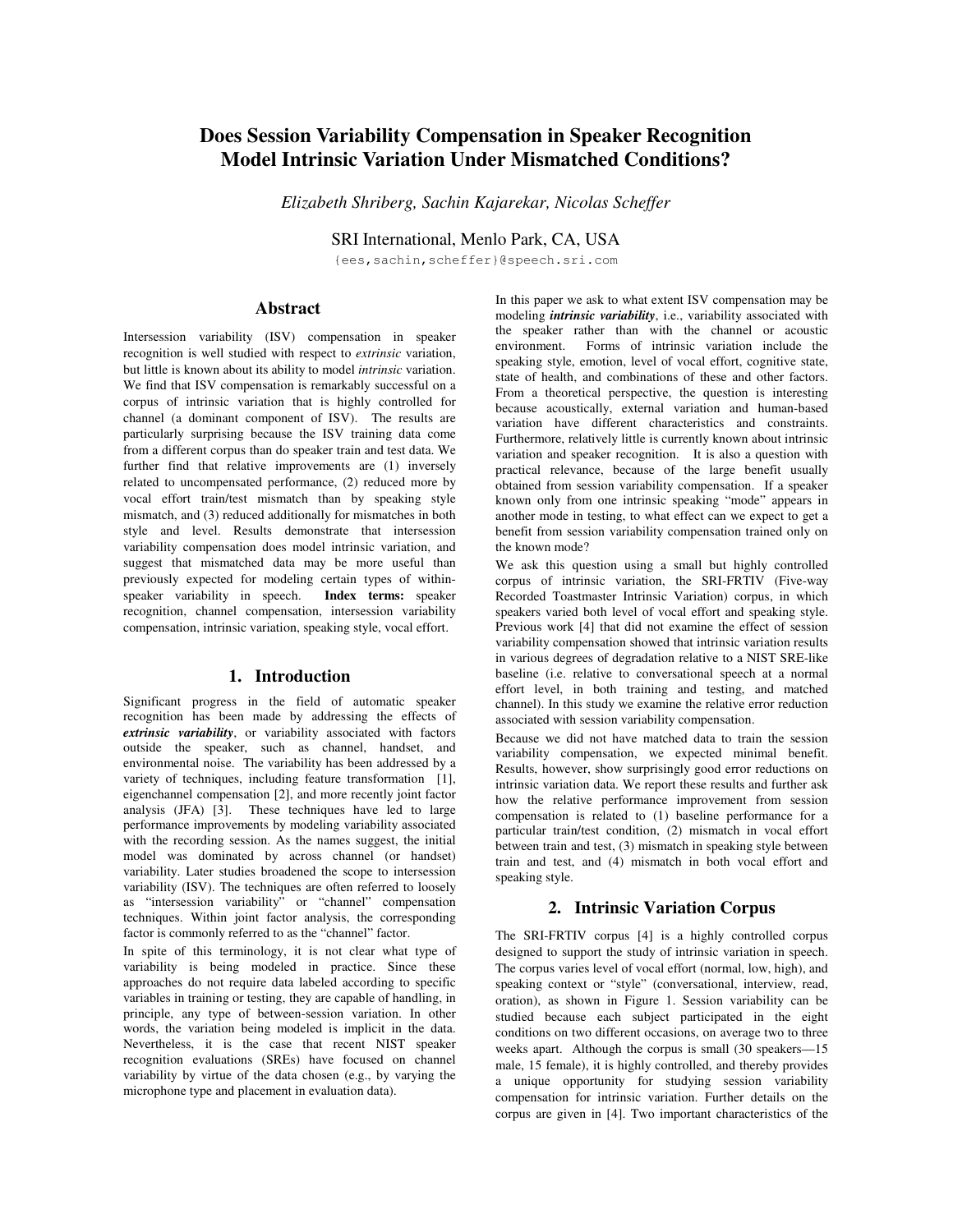corpus, however, deserve mention. First, background noise and channel variability across different sessions are minimal; thus results from session compensation can be largely attributed to intrinsic rather than extrinsic variation. Second, the intrinsic variation was elicited under carefully designed and monitored conditions, to ensure that subjects actually maintained the specified speaking style and level of vocal effort over each condition.

|       |                      | <b>Vocal Effort</b> |     |      |
|-------|----------------------|---------------------|-----|------|
|       |                      | Normal              | Low | High |
| Style | Interview (~5min)    |                     |     |      |
|       | Conversation (~5min) | з                   |     |      |
|       | Read (~2.5min)       |                     |     |      |
|       | Oration (~5min)      |                     |     |      |

Figure 1. Within-subject vocal effort level and speaking style conditions in the SRI-FRTIV corpus. Numbers indicate collection order within a session; 1-4 are dialogs; 5-8 are monologs. Hatched cells are unnatural conditions and were not collected. Dialog duration is total time, which was divided over the two talkers.

Subjects were recorded in a large (44x24 foot), acoustically isolated room with a sound pressure level (SPL) measured at 39.8 dB — lower than a quiet office. The ceiling and walls were acoustically treated, resulting in very low reverberation. Extrinsic session variability was also minimized because across conditions and sessions, the same microphones, microphone placements on subject and in room, subject placement in room, room and physical setup, experimenter (and interlocutor for the interview and conversation conditions), and calibration procedures were used.

The normal level of effort was that obtained with no special effort modification instructions to subjects. Low vocal effort (or "furtive" speech) was induced by telling subjects not to whisper, and to be loud enough for the interlocutor across the table to hear, but quiet enough that a human monitor present in the room 36 feet away from the subject could not make out what was said. High vocal effort was designed to capture level increases based on communicating over a distance (speaking to hearers on the other side of the very large room) rather than over background noise. In the interviews and conversations, the same experimenter (for all subjects and all conditions) acted as interlocutor; he performed interviews before conversations (because the reverse order would have made interviews too casual). Subject and experimenter sat across a table for the interview. For the conversation, the subject stayed in the same location and the experimenter went to a different room. In the read mode, the subject read a prepared text (texts were varied across sessions). The oration condition was included to represent the style of a speech of personal importance to the talker, designed to have an effect on others. The natural mode for the speeches was a high level of vocal effort. The corpus subjects, all from local Toastmasters clubs, performed this condition using their own prepared speeches. The topics in all four speaking style conditions were varied within subject from the first to the second session.

For each condition, the subject was simultaneously recorded over two close-talking microphones (a Sennheiser channel and a telephone channel) and three far-field microphones. The experiments reported in the present study use the telephone channel, which is a true telephone recording but on a fixed line and using a fixed and consistently placed "handset". Two external ATT phone lines were used. The receiving line connected to a Comrex DH-20 digital telephone hybrid, which converted the audio to line level. The telephone sending line used a Plantronics P141N headset attached to a head-mounted boom (the headphone was not used). The subject wore this microphone for all conditions (interview, conversation, read, oration, at all levels of effort). Since the line and the handset were fixed, the channel effects were minimal.

# **3. Experimental Setup**

## **1.1. Task**

We created a NIST SRE-like task from the FRTIV corpus. We trained a model from each recording of the subject. We tested it against all the other recordings from the same subject to create target trials, and against all recordings from other subjects of the same gender to create impostor trials, with one exception: we omitted cases in which a trial would have involved the same read text (assuming they would have been too "easy"). Scores were split according to the train and test mode, and the equal error rate (EER) was computed for each resulting condition. We trained on the subject's first visit and tested on the second, and vice versa, and averaged the results. Impostor test trials were drawn from the same speaking mode as target test trials. The number of trials per condition was 1740 (60 target, 1680 impostor) for read conditions and 1800 (120 target, 1680 impostor) for all other conditions.

## **1.2. Speaker recognition system**

Speaker recognition experiments were performed using the JFA paradigm [3]. More specifically, ISV compensation (ISVC) used a particular case of this framework called eigenchannel [5-7]. The JFA framework uses the distribution of an underlying Gaussian mixture model (GMM), the universal background model (UBM) of mean *m<sup>0</sup>* and diagonal covariance  $\Sigma_0$ . Let the number of Gaussians of this model be *N* and the feature dimension in each Gaussian be *F* . A supervector is a vector of the concatenation of the means of a GMM: its dimension is  $N * F$ .

In JFA [8], the basic assumption is that a speaker supervector m can be decomposed into a sum of two supervector compononents: the speaker supervector *s* and the nuisance (or channel) supervector *c* .

$$
m = s + c
$$

In the eigenchannel framework, the speaker supervector is obtained by adapting the means of the UBM using a standard maximum a-posteriori (MAP) adaptation [9]. It can be expressed as

$$
s=m_0+Dz
$$

,

where D is well defined as  $D^2 = \sum_{\alpha} / \tau$ ;  $\tau$  is the regulation factor that controls the prior distribution for MAP adaptation. The nuisance supervector distribution lies in a lowdimensional subspace of rank  $R$ , and is assumed to be distributed according to  $c = Ux$ . The matrix  $U$ , the eigenchannels (or channel loadings), has a dimension of  $NF * R_c$ . The loadings *U* are estimated from a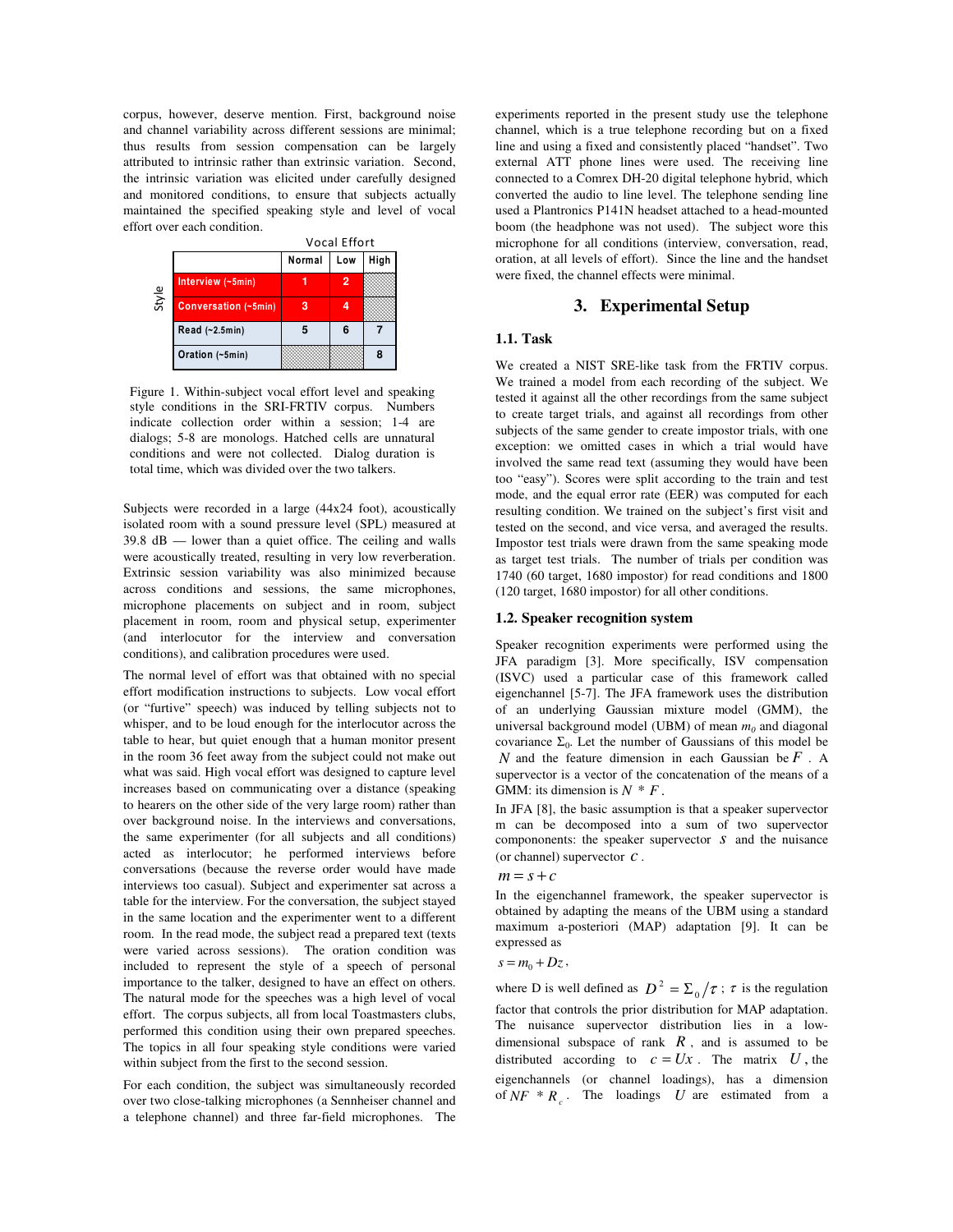sufficiently large data set while the latent variables  $x$ ,  $z$  are estimated for each utterance.

Our baseline system employs gender-independent 512- Gaussian UBMs. Cepstral features are mel frequency cepstral coefficients (MFCCs) composed of 13 cepstra and energy, adding derivatives of first, second, and third order (for a total dimension of 52). The rank of the channel space is 100. To train the matrices, several iterations of the expectation maximization (EM) algorithm of the factor analysis framework are used. An alternative minimum divergence estimation (MDE) is used at the second iteration to scale the latent variables to a  $N(0,1)$  distribution. To train a speaker model, the posteriors of  $\bar{x}$  and  $\bar{z}$  are computed using a single iteration (via the Gauss-Seidel method as in [10]).

For the baseline system, the verification score for each trial was a scalar product between the speaker model mean offset and the channel-compensated first-order Baum-Welch statistics centered on the UBM. This scalar product was found to be simple yet very effective [11, 12] and was subsequently adopted by the community. The speaker verification system is gender independent with a gender dependent score normalization (ZT norm). The channel loadings were trained with 2004 NIST SRE data, using 301 speakers and about 4500 sessions. Gender dependent score normalization was performed with 2004 and 2005 NIST SRE data. Performance is reported as percentage EER.

#### **4. Results**

We first examine results for the eight matched conditions. In Figure 2, total bar height indicates performance before ISV compensation; the height of the red (dark) bar indicates performance after ISV compensation (implemented as Factor analysis (FA) with only channel factors (U)). "Cn", or the conversational style at a normal level of vocal effort, can be viewed as a rough point of comparison with the speaking mode in many NIST evaluation conditions.



Figure 2. Effect of speaking style (**C**onversation, **I**nterview, **R**ead, **O**ration) and vocal effort level (**n**ormal, **l**ow, **h**igh) on results before and after ISV compensation (ISVC). Conditions are [train style][train level]-[test style][test level].

A first observation from the plot is that low vocal effort is a challenging condition. Further discussion is found in [4], including explanations based on the reduced rate of speech frames found in speech/silence segmentation for such very low level speech. What is new in these results is the degree to which ISV compensation reduces error rates. For all but the low effort conditions, compensation eliminates nearly 100% of the errors. And although the reduction is less dramatic for the furtive speech, it is still remarkably good. Compared with the effect of vocal effort, the effect of style variation on relative error reduction is relatively small.

One possible interpretation of these results is that they reflect qualitative differences in what is being modeled by the compensation approach. Another hypothesis is that the degree of error reduction from ISV compensation is roughly predicted from baseline (uncompensated) performance. The latter possibility makes sense in the case of very poor baseline results, since in such a case, estimation of the factored model should suffer. Whether it should hold for better-performing experiments is not clear. We plotted results for both matched (same as in Figure 2) and mismatched train/test conditions, by baseline EER. Results are shown in Figure 3.



Figure 3. Relationship between baseline EER and relative improvement from ISV compensation, for both matched and mismatched train/test experiments.



Figure 4. Effect of mismatched vocal effort level in train and test, by speaking style. See Figure 2 for abbreviations for conditions.

As shown, there is a general inverse relationship between baseline error rates and the relative improvement from ISV compensation. However, the relationship is not perfect and there are some clear exceptions. Overall, Figure 3 suggests that the degree of improvement from session compensation for intrinsic variation data depends on both quantitative (baseline performance) and qualitative (which speaking modes are involved) factors.

When train and test samples are mismatched in level, results look appreciably different from those for the matched samples shown in Figure 2. Figure 4 shows that not only do baseline